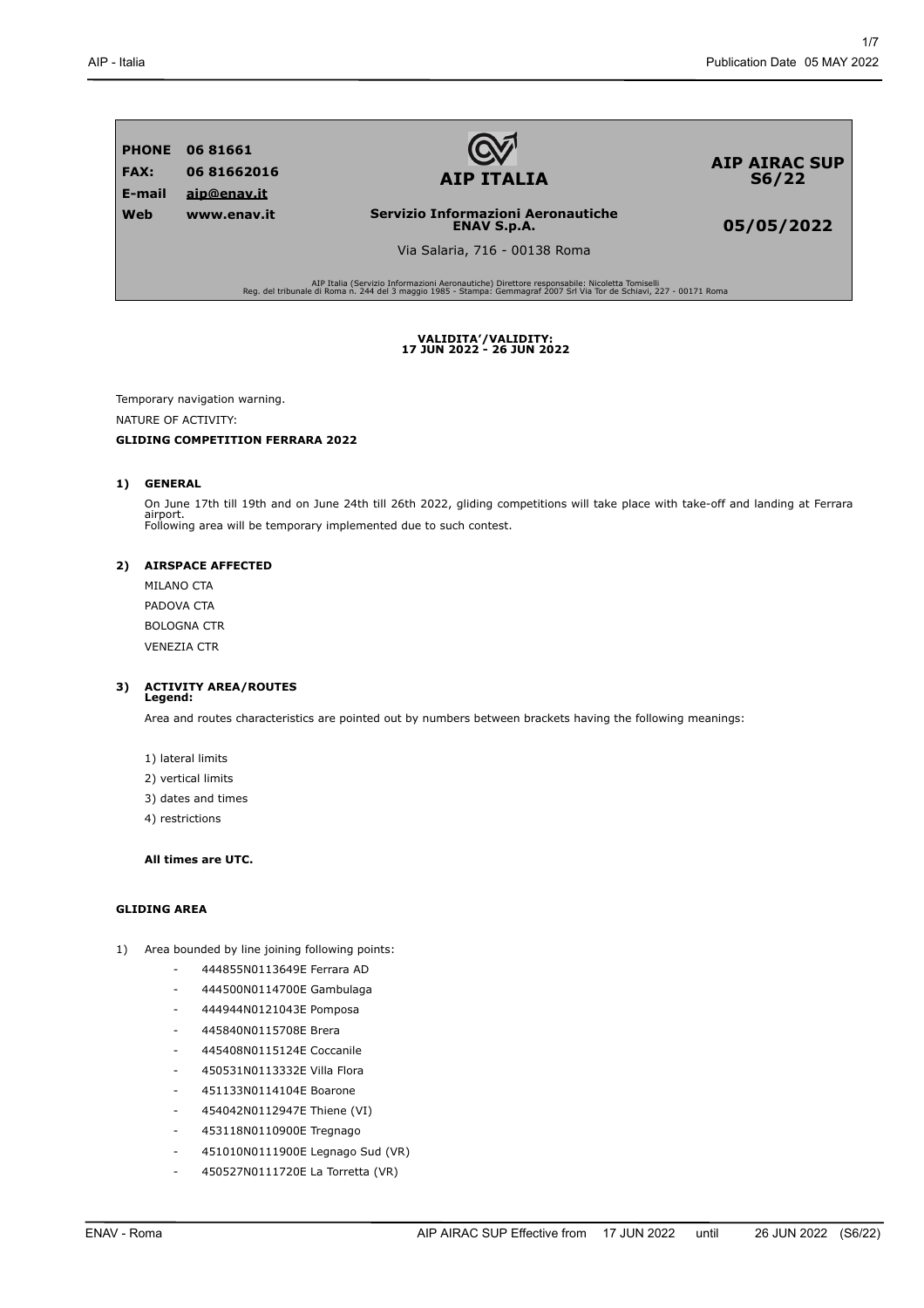- 445346N0103046E Brescello (RE)
- 444137N0103742E Reggio Emilia
- 444343N0104820E
- 444501N0104922E
- 444829N0105821E
- 444646N0110404E
- 445150N0113035E Vigarano Pieve (FE)
- 444855N0113649E Ferrara AD
- 2) SFC 6000 FT AMSL
- 3) June 17th till 19th and June 24th till 26th daily from 08.00 to 18.00

## 4) A. **BOLOGNA/Borgo Panigale - AD 2 LIPE**

1. MEL along following LINK ROUTES/STAR segments raised to TRL:

| <b>LINK ROUTE/STAR</b> | Segment                                      |
|------------------------|----------------------------------------------|
| - BENUS 2M             | BENUS - PE432                                |
| - BAMEK 3M             | BAMEK - PE432                                |
| - LUMAV 2M             | LUMAV - PE431                                |
| - BENUS 2W             | BENUS - PE432                                |
| - BAMEK 2W             | BAMEK - PE432                                |
| - LUMAV 2W             | LUMAV - PE437                                |
| - RIPDU 1R             | RIPDU - RDL 276/21NM BOA VOR/DME             |
| - BAMEK 5N             | BAMEK - INT ARC 12NM BOA DME/RDL 310 BOA VOR |
| - BAMEK 1S             | BAMEK - INT ARC 15NM BOA DME/RDL 060 BOA VOR |
| - BENUS 5N             | BENUS - INT ARC 12NM BOA DME/RDL 310 BOA VOR |
| - BENUS 1S             | BENUS - INT ARC 15NM BOA DME/RDL 060 BOA VOR |

- 2. Following STAR suspended:
	- RIPDU 2N
- 3. TURNS linked to following ICP/SID shall be performed with IAS MAX 230KT:
	- LOMED 5L
	- LUPOS 8L
	- PELEG 6L
- 4. MCL over points linked to following ICP/SID raised to FL85:

| SID        | Point                        |
|------------|------------------------------|
| - LUMAV 5V | INT RDL 038/14NM BOA VOR/DME |
| - LUMAV 7L | INT RDL 038/14NM BOA VOR/DME |
| - LUMAV 6X | 7NM to LUMAV                 |
| - LUMAV 5Z | PE609                        |

5. Holding:

- EDMUD: MAX HOLD ALT 4500FT

# B. **BRESCIA/Montichiari - AD 2 LIPO**

1. MEL along following STAR segments raised to TRL: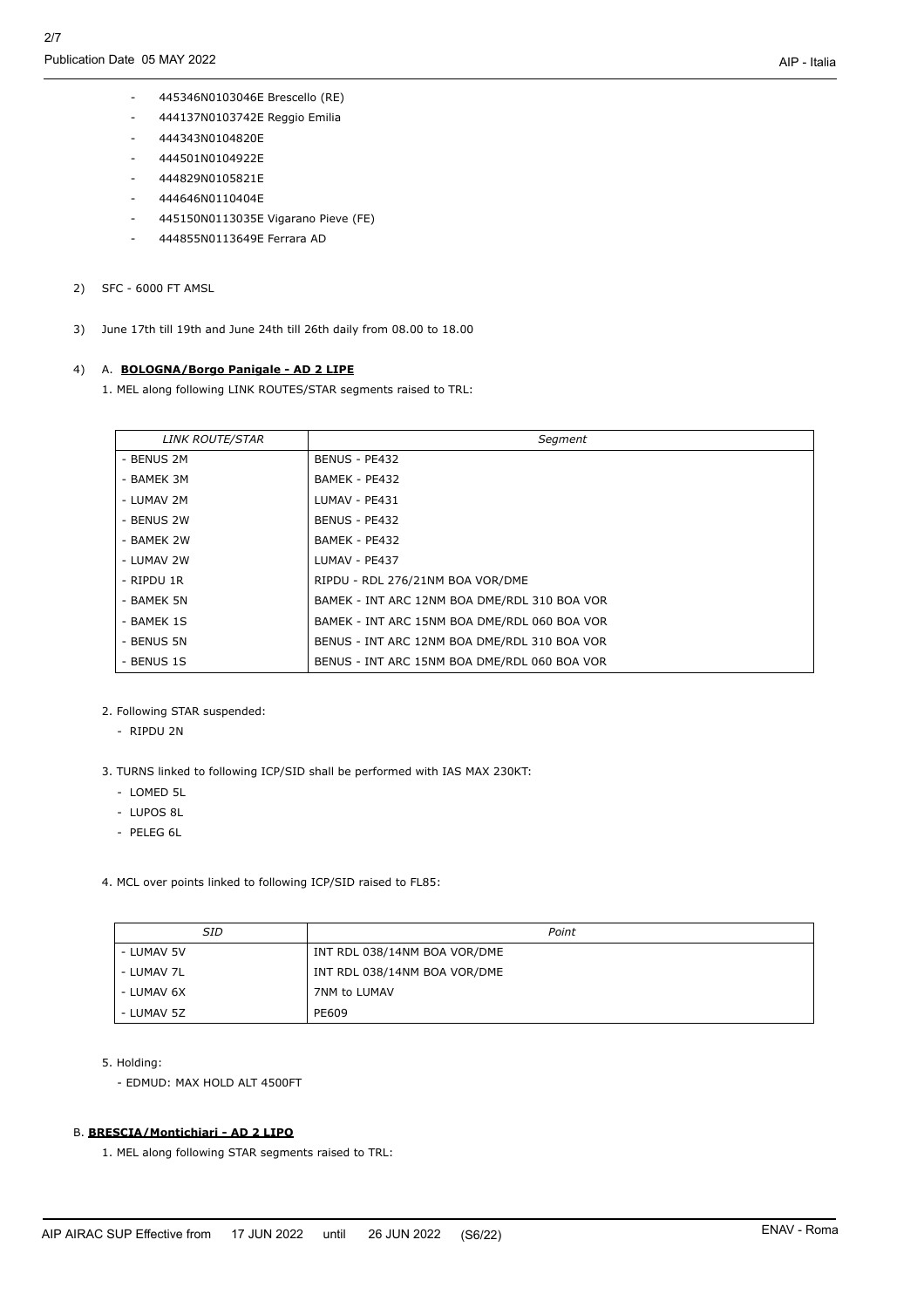| Star       | Seament                                                                                             |
|------------|-----------------------------------------------------------------------------------------------------|
| - RICIZ 1A | RDL 134 BSA VOR/33NM BOA DME - INT RDL 134/28NM BSA VOR/DME (INT RDL 134 BSA<br>VOR/40.5NM BOA DME) |
| - XUBKA 1B | XUBKA - INFRI                                                                                       |

2. MCL over points linked to following SID raised to FL85:

| <b>SID</b>       | Point                                                      |
|------------------|------------------------------------------------------------|
| - LICFE 5A/5B/5C | INT RDL 141/27NM BSA VOR/DME o INT RDL321/41NM BOA VOR/DME |
| - UGHAD 5A       | 7 NM BOUND TO UGHAD                                        |
| - ETHEZ 5A       | 17 NM BOUND TO ETHEZ                                       |
| - AVCUP 5A       | 23 NM BOUND TO AVCUP                                       |
| - ADXEF 5A       | 7 NM BOUND TO ADXEF                                        |
| - PIQUZ 5A       | 12 NM BOUND TO PIOUZ                                       |
| - AFNEW 5A       | 22 NM BOUND TO AFNEW                                       |
| - EZRAF 5A       | 7 NM BOUND TO EZRAF                                        |
| - TAGHE 5A       | 14 NM BOUND TO TAGHE                                       |
| - FAMXO 5A       | 22 NM BOUND TO FAMXO                                       |

# C. **VERONA/Villafranca - AD 2 LIPX**

1. MEL along following STAR segments raised to TRL:

| Star       | Segment       |
|------------|---------------|
| - XUBKA 1A | XUBKA - INFRI |
| - OSBUL 2X | OSBUL - ABLID |

2. MCL over points linked to following ICP/SID raised to FL85:

| <b>SID</b> | Point                                         |
|------------|-----------------------------------------------|
| - ITEFE 5A | INT RDL 138/12NM VIL VORTAC                   |
| - AGGUF 5A | INT RDL 349/45NM BOA VOR DME (12NM VIL TACAN) |
| - OTZOM 5B | PX503                                         |
| - ITEFE 5B | INT TR 090°/RDL 141 VIL VOR                   |
| - AGGUF 5B | INT TR 090°/RDL 141 VIL VOR                   |
| - UPCAL 5A | PX501                                         |

3. Following ICP/SID suspended:

- ECVAZ 5A
- OTZOM 5A
- TUVDE 5A/5B/5C

4. Visual Reporting Points suspended:

- Brescello (MPNE1)
- Soave (PXE1)

# D. **VENEZIA/Tessera - AD 2 LIPZ**

1. MEL along following LINK ROUTES/STAR segments raised to TRL:

```
LINK ROUTE/STAR Segment
```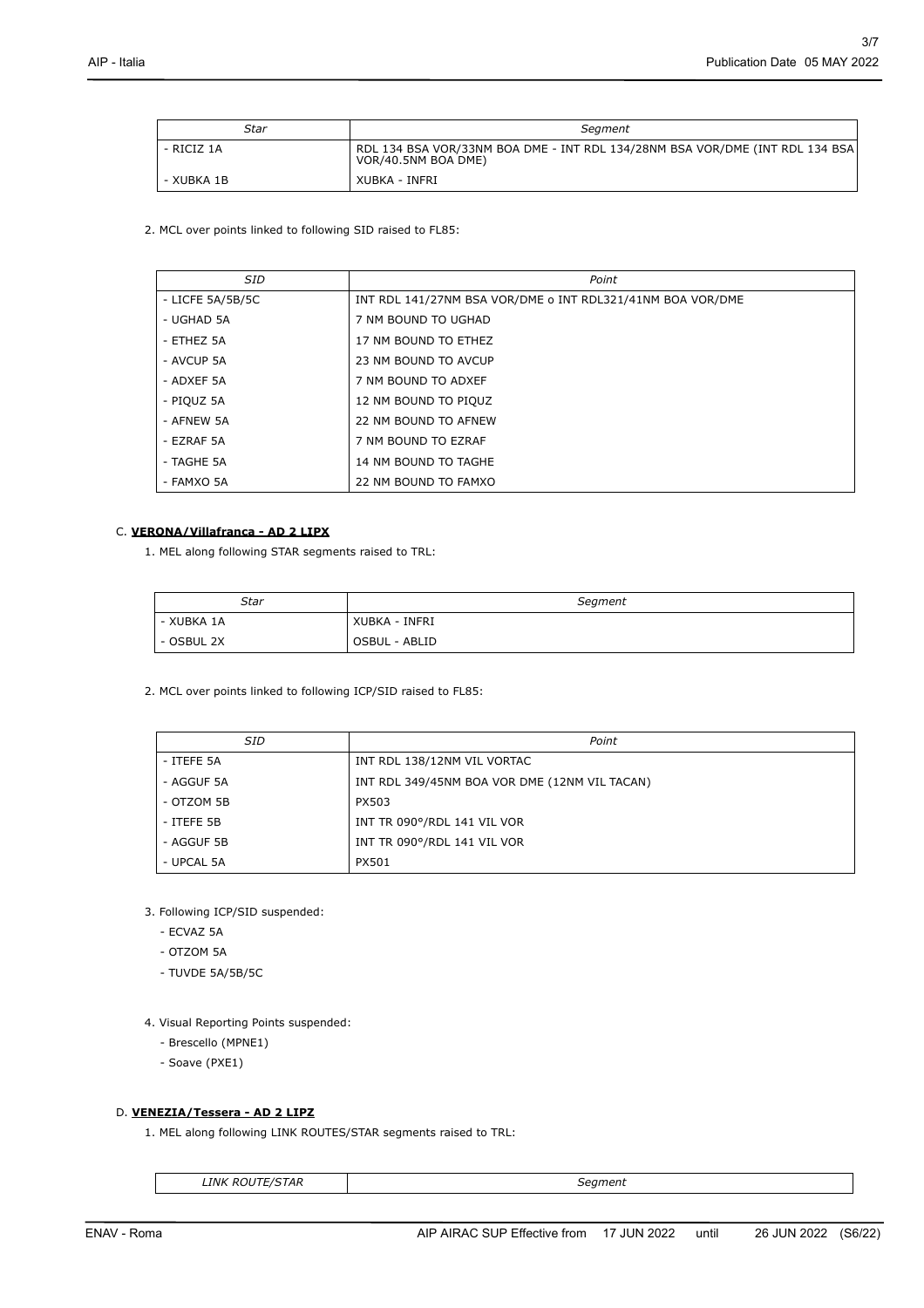Publication Date 05 MAY 2022

## - ALBET 2P/2R ALBET - INT RDL 299/17.4NM CHI VOR/DME or crossing RDL 223 TES VOR

2. Holding:

- VIC VOR: MINIMUM HOLDING ALTITUDE TRL

#### E. **PARMA - AD 2 LIMP**

1. MEL along following STAR segments raised to TRL:

| Star       | Segment       |
|------------|---------------|
| - BETMU 2B | BETMU - OSBUL |
| - BETMU 2D | -------       |

2. Following ICP/SID suspended:

- BETMU 6Z
- BETMU 6W

# F. **ATS ROUTES - ENR 3**

1. MEL along ATS ROUTE segment raised to FL85:

| <b>ATS ROUTES</b> | Segment             |
|-------------------|---------------------|
| $-L12$            | VIC VOR/DME - LUMAV |
| - M859            | CHI VOR/DME - LUMAV |
| $-243$            | SOVUB - NIMUM       |
| $- 2456$          | LOBSI - ARDAM       |

#### G. **HELICOPTER ROUTES - ENR 3.4**

KY139 segment PEXET - CHI VOR/DME suspended

#### **REMARKS**

**DURING COMPETITION, THE PROCEDURES LISTED BELOW WILL BE APPLIED WITHIN GLIDING AREA:**

- **1) No IFR flights allowed;**
- 2) relevant ATS units will provide VFR flights not involved in the challenge with tactical information about gliding<br>activities, obtained as far as practicable according to following point 5, with flight information servic **alerting service;**
- **3) aircraft entering the competition will not be provided with ATS, while FPL, radio contact and use of transponder are not requested;**
- **4) aircraft entering the competition are requested to have continuous radio contact with competition management on frequency 123.380MHZ;**
- **5) competition management shall guarantee radio contact with the relevant ATS units and with the participants;**
- 6) aircraft entering the competition will be provided however with ALRS according to the "information received which<br>indicates that the operating efficiency of the aircraft has been impaired and the flight is in need of se **rescue".**

### **CONTACT AUTHORITIES**

- ENAC (Civil Aviation Authority): Direzione Aeroportuale Emilia-Romagna +39 051 6479690 / +39 051 6486909 (fax) e-mail: emiliaromagna.apt@enac.gov.it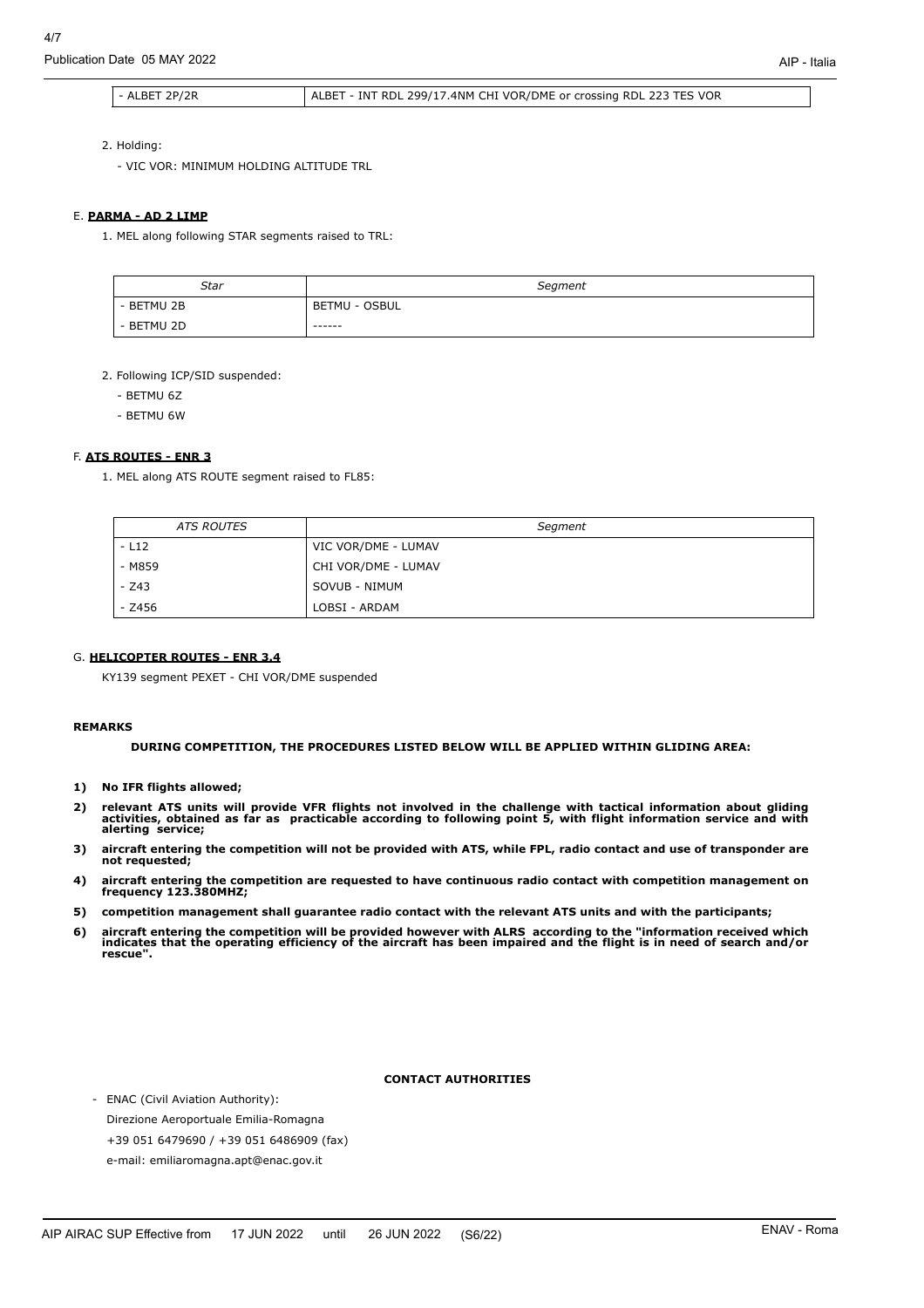- Gliding Competition Management: Aeroclub Volovelistico Ferrarese ASD +0532 902508 / +39 0532 1673124 (fax) +39 340 9480768 (mobile) e-mail: gpmagri@libero.it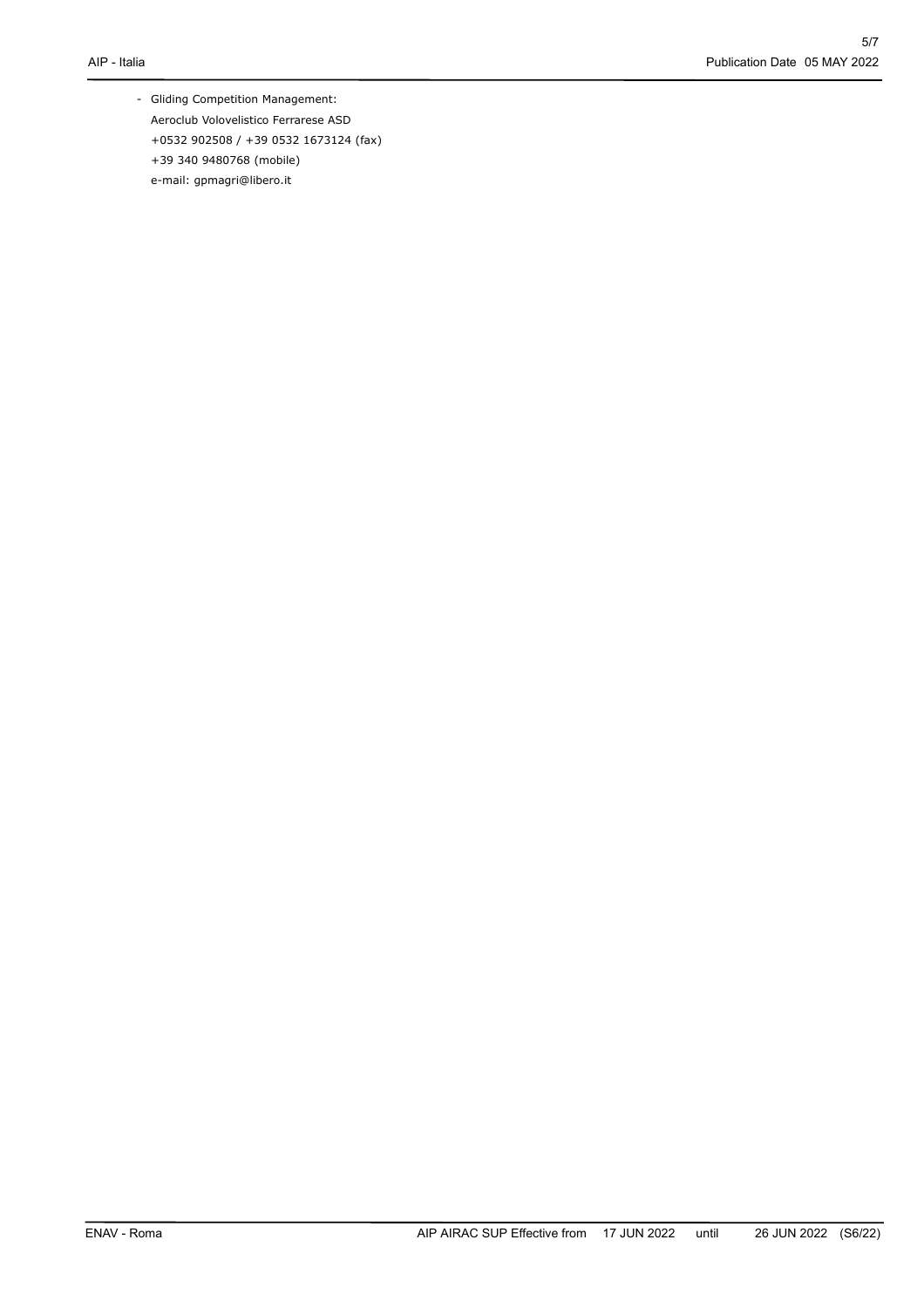Intenzionalmente bianca

*Intentionally left blank*